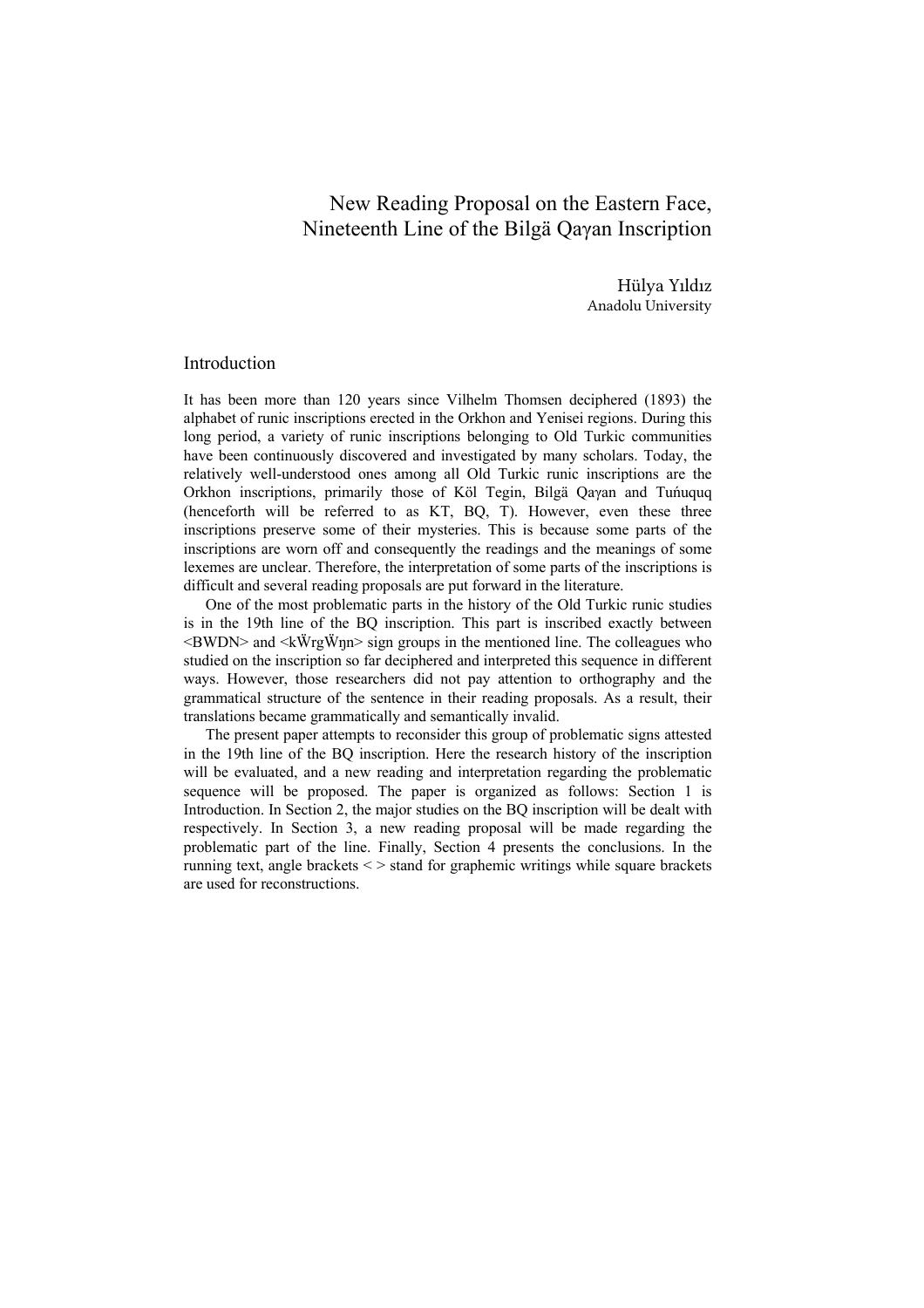### The Major Studies on the Bilgä Qaγan Inscription

The BQ inscription, discovered in 1889 by Yadrintsev, was studied by many scholars so far. Among these studies Heikel et al. 1892, Radloff 1893, 1895 and Thomsen 1896 are of particular importance not only because these studies have been the first investigations on the inscription but also because they are utilized as the main references by the later colleagues.

The research history of the BQ starts with the monumental work *Inscriptions de l'Orkhon*, known also as *Finnish Atlas*, which was edited under the leadership of Axel Olai Heikel, in 1892. For the research of the BQ inscription or of the Orkhon inscriptions in general, this atlas contains important information on what was visible on the steles at that time. Additionally, the fact that Finnish scholars didn't know how to read the runic script and didn't have any vision motivated by their reading expectations, thus without bias, makes the given data even more objective and in some cases more convenient, as can be seen below. In this source, the text of the BQ in printed runic typefaces is given between 12nd-23rd pages in Arabic numerals and the unretouched copy of the eastern face of the inscription can be seen in the Table 27. When this source is attentively checked it is understood that those scholars numbered the eastern face of the BQ starting from the end. It means, the last  $(=41st)$ line in the eastern face of the inscription is equal to 1st line in the Finnish Atlas and consequently the 19th line, which is the subject of the study at hand, is equal to the 23rd one.

Wilhelm Radloff's *Atlas der Alterthümer der Mongolei*, known also as *Radloff's Atlas*, is one of the major references for the research of Old Turkic inscriptions. This work was published in four fascicules between 1892 and 1899. The second fascicule, published in 1893, contains unretouched and retouched photographs of the rubbings of the BQ (see Plates 21-25). Plate 22 is the unretouched copy and Plate 23 is the retouched copy of the eastern face of the inscription. The Plate 22 is one of the major sources to which I will mainly refer in my paper. Because, this plate does not show the signs which were "expected" to be there but the ones which really "existed" on the stele.

Radloff's other work, *Die alttürkischen Inschriften der Mongolei* (1895), contains the text of Bilgä Qaγan inscription in printed runic typefaces together with a translation to German. When Radloff's unretouched copy (Plate 22) and his printed text in runic typefaces (pp. 42-82) are attentively compared, it turns out that the retouches regarding the mentioned sign group contain some reconstructions that cannot be confirmed. However, as will be shown in this study, some later researchers relied on Radloff's retouches too trustingly and did not question the correctness of them.

Thomsen's *Inscriptions de l'Orkhon Déchiffrées*, published in 1896, is also one of the major references for the research of the Old Turkic inscriptions. There were no runic typefaces presented in this source. Thomsen himself (1893, 286) stated that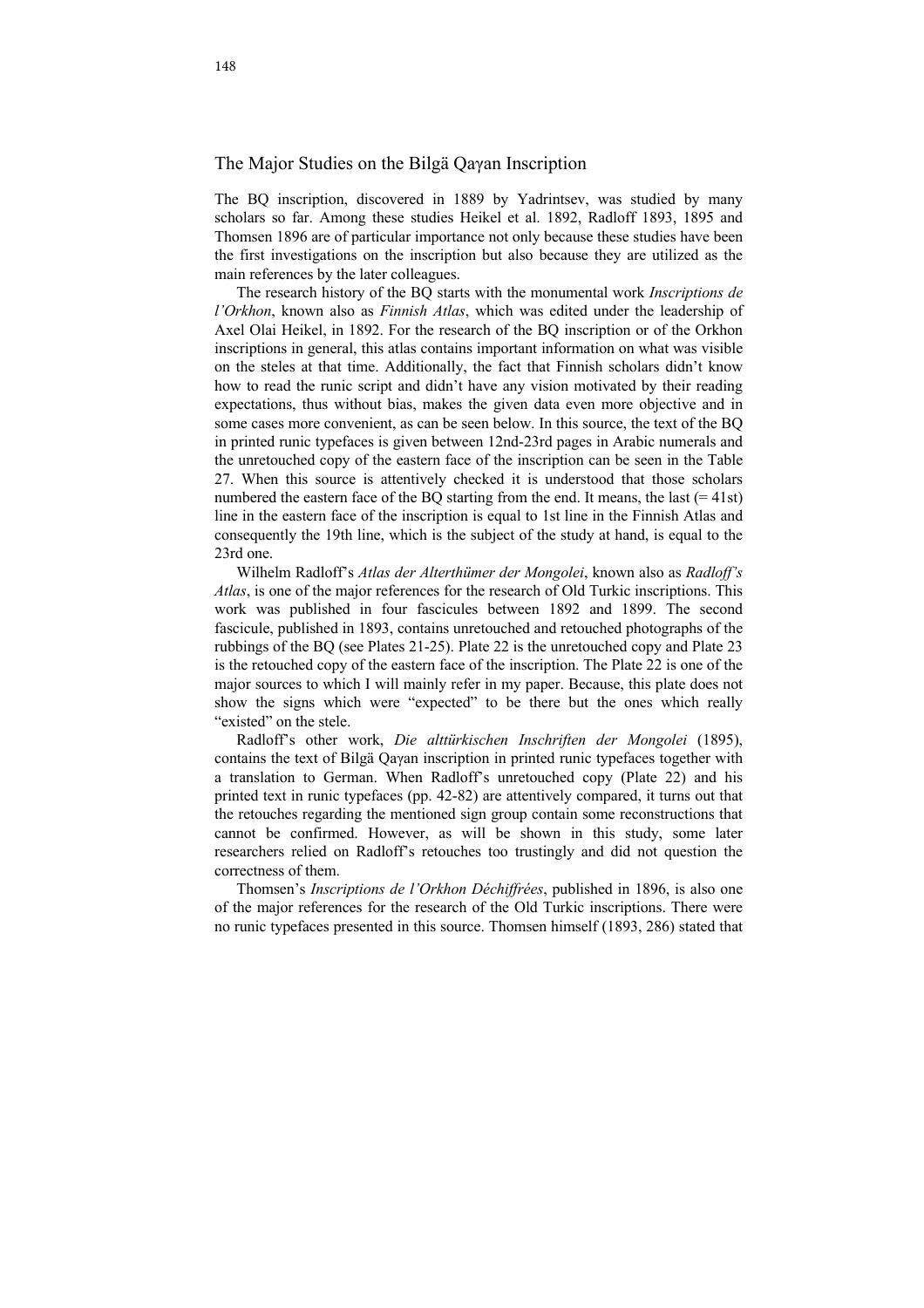he both utilized the *Finnish Atlas* and *Radloff's Atlas* but he preferred the typographic reproductions presented in the *Finnish Atlas* in case of divergences between the same texts in those two works. The second section of Thomsen's book is dedicated to the translations of the KT and BQ inscriptions. In this reference, the parallel passages of those two inscriptions were not presented and therefore translated separately. Concerning the continuation of the end of BQ E 2 to the beginning of 24, Thomsen (1896, 122) referred to the pages 97-108, which includes the parallel passage of the KT.

When major studies and the subsequent ones mentioned above are examined, it can be seen that there was no consensus among scholars on which signs the sequence in question consisted of. One may see how that problematic sign group was transliterated or transcribed so far in a comparative table below:

| References                                            |        | <b>Transliterations</b><br>of the given<br>runic typefaces | Transcriptions                 | <b>Translations</b>                                |
|-------------------------------------------------------|--------|------------------------------------------------------------|--------------------------------|----------------------------------------------------|
| <b>Finnish Atlas</b><br>(1892)                        |        | rtzT <u>wk</u> Wn (p. 15)                                  |                                |                                                    |
| Radloff's Atlas<br>(1893)<br>(retouched copy)         |        | $rtz/$ In (plate 23)                                       |                                |                                                    |
| <b>Radloff</b> (1895)<br>(printed runic<br>typefaces) |        | rtn:W <u>wk</u> Wn (p.<br>$(54)^1$                         | ärtin (p. 55)                  | 'du warst' <sup>2</sup> (p.<br>54)                 |
|                                                       |        |                                                            | ökün (p. 55)                   | 'bereue' $(p. 54)$                                 |
| Thomsen                                               | (1896) |                                                            | ärt.z <u>ök</u> ün (p.<br>105) | $\arct{2}$ - not<br>translated                     |
|                                                       |        |                                                            |                                | ökün 'repens-<br>toi!' (p. 105)                    |
|                                                       | (1924) |                                                            |                                | 'Zittre und geh<br>dich'<br>(p.<br>in<br>$(149)^3$ |
| <b>Orkun</b> (1936)                                   |        | $\overline{4}$                                             | ärt.z ö <u>kü</u> n (p. 40)    | 'kendine dön!'<br>(p. 40)                          |

<sup>1</sup> In Radloff's runic typefaces actually there is <rtn> but he transliterates it as *rtṇ* in page 55.

<sup>2</sup> Radloff's *du warst* 'you were' translation was criticized by Thomsen from the vantage point of Old Turkic grammar. Thomsen (1896, 151) justly stated that 'you were' was rendered as *ärtig* not \**ärtiŋ* everywhere and without any exception.

<sup>3</sup> Later, he interpreted *ärt.z ökün* as above.

<sup>4</sup> Orkun (p. 41) just gives the parallel passage of the KT text in runic typefaces.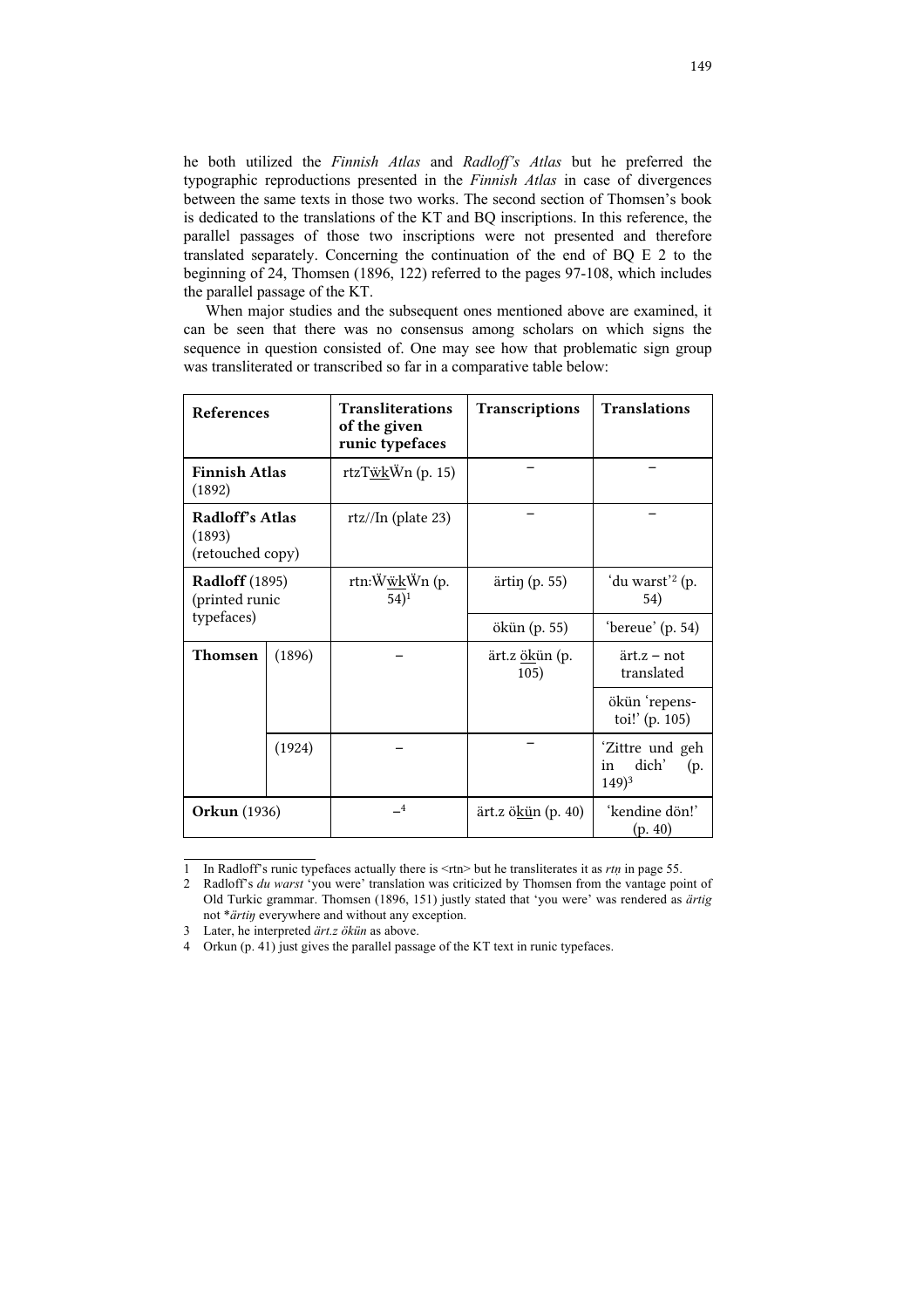| Tekin               | (1968) |                                      | ärtin ökün (p.<br>329) | (?) to regret,<br>repent' (p. 329,<br>363)              |
|---------------------|--------|--------------------------------------|------------------------|---------------------------------------------------------|
|                     | (1988) |                                      | ärtin:ökün (p.<br>56)  | 'vazgeç<br>(v <sub>e</sub> )<br>nadim ol'<br>(p.<br>57) |
| Alyılmaz $(2005)$   |        | rtn:W <u>wk</u> Wn (p.<br>129)       |                        |                                                         |
| <b>Berta</b> (2007) |        | rtz: WwkWn (p.<br>$109$ <sup>5</sup> | $-6$                   | 7                                                       |
| $O$ lmez $(2012)$   |        | rtn:W <u>wk</u> Wn (p.<br>153)       | ärtin:ökün (p.<br>126) | pişman ol (ve)<br>tövbe et!' (p.<br>140)                |
| <b>Aydın</b> (2012) |        | rtn:W <u>wk</u> Wn (p.<br>40)        | ärtin:ökün (p.<br>40)  | 'pişman ol!' (p.<br>40)                                 |

Table 1: The sign group in question in the previous researchers' studies

As it is easily visible to the reader, there are some important differences among the scholars concerning the identification of glyphs and the interpretation of the sequence. As is seen in the table above, most of the scholars starting from Radloff 1895 displayed the first three signs as  $\langle \text{trn} \rangle$  while there was  $\langle \text{trz} \rangle$  in the Finnish Atlas, Radloff 1893 (retouched copy), Thomsen, Orkun and Berta. The fourth sign was displayed as a doubtful  $\langle T \rangle$  by Finnish Atlas while Radloff 1895 and the subsequent researchers interestingly gave a separation mark instead. Despite the last four signs were recorded as  $\langle \ddot{W} \ddot{w} \ddot{w} \dot{w} \rangle$  in all studies, Finnish Atlas did not give any  $\langle \ddot{W} \rangle$  before the sign  $\langle \ddot{w} \cdot \ddot{k} \rangle$  in the middle. Then, today's researcher who intends to make a new proposal on the mentioned sign group should begin by clarifying from where these differences are derived above all.

<sup>5</sup> Berta did not present the parallel passages of the KT and the BQ inscriptions respectively. Instead, he gave the eastern face of the KT as the main text and referred to the differences in footnotes. For the transliteration of the problematic sequence in BQ, see footnotes 354 and 355.

<sup>6</sup> Since Berta gave the eastern face of the KT as the main text, we just find the reconstructed form *ärDin* (p. 153) for the word in the 22nd line of the KT. However, in the footnote 1387, Berta states that for the parallel passage in BQ, there is *ärt.z* in Thomsen, *rtz* in Tekin 1968 and *ert.z* in Orkun.

<sup>7</sup> In his translation, starting from the page 190, Berta did not treat the parallel passages respectively, either (see. p. 196). Consequently, the translation of the given sequence in Bilgä Qaγan cannot be found separately. However, it can be seen that Berta translated the reconstructed form *ärDin* in the 22nd line of the KT as 'voltál' despite he did not translate the word *ökẅn* in the same line.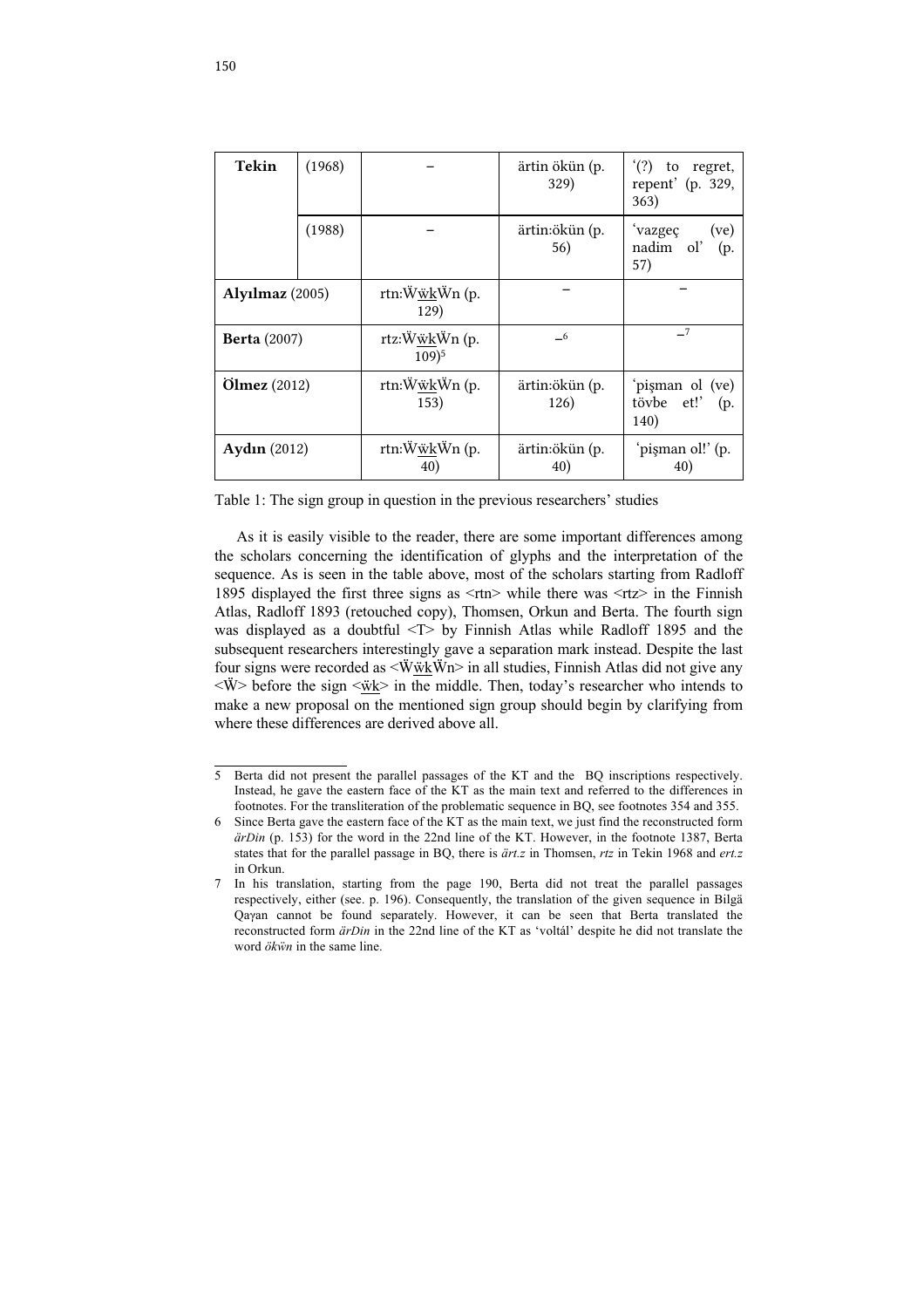**The first three signs:** To clarify the differences pointed above, the unretouched copies of the BQ given by Finnish scholars (1892) and Radloff (1893) should be taken as the starting point since they are the oldest records of the inscription at hand. However, the unretouched copy in the Finnish Atlas is not that convenient for this kind of review since the signs in that part of the inscription were not clearly visible in that copy:



Figure 1: Heikel et al. 1892, unretouched copy (Table 27)

Then it would be better to start with the unretouched copy in Radloff's study (Plate no: 22). Here is the partial appearance of the line 19, including the sign group in question, in a slightly enlarged scale:



Figure 2: Radloff 1893, unretouched copy (Plate 22)

As can be seen above the first three signs of this problematic part were obviously and indisputably <rtz>. What was interesting at that point was that Radloff himself also recorded the third sign as <z> at first. On the retouched copy in his *Atlas der Alterthümer*, the third character was given as <z>:



Figure 3: Radloff 1893, retouched copy (Plate no: 23)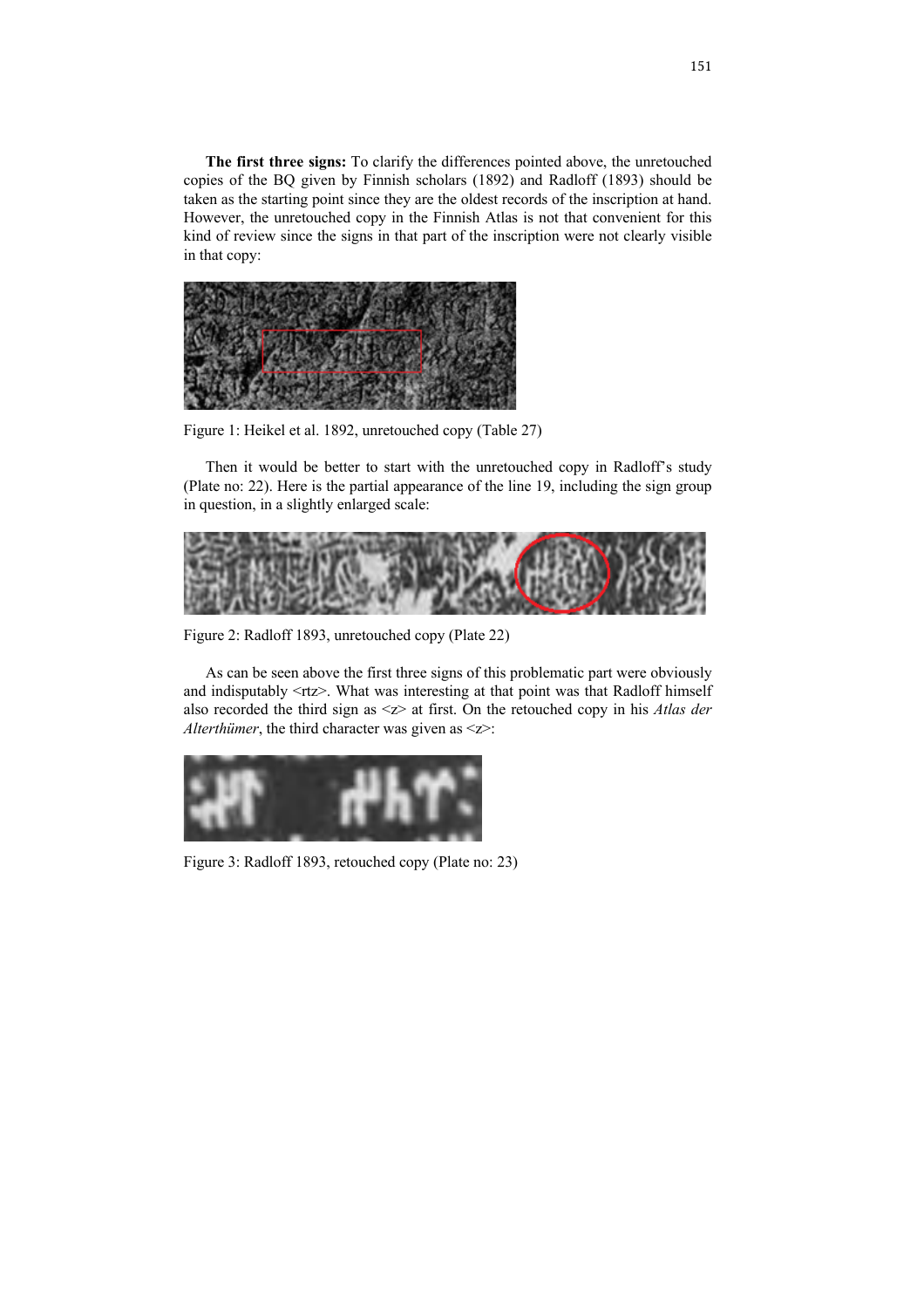However, in his *Die alttürkischen Inschriften*, Radloff (1895, 54) arbitrarily<sup>8</sup> gave the third sign as  $*\leq n$  as can be seen below:

# : LILŸ»> :L\$\$Ä&± : H&JJNF : HĂÄL : D\$Å? : BJJNF (53) 10 <sub></sub>ниุ́тя∶ь≺҉«ССТА¦н:ия¦ињуғит∕ анн.и. и. 13-‰\*\*

Figure 4: The line 19 in printed runic typefaces in Radloff 1895

It is difficult to know why Radloff made such a falsification because he didn't write anything on the matter in that publication. Therefore, possible explanations may just be based on assumptions. One possible explanation may be that he tended to consider the sign  $\langle z \rangle$  as a scribal error instead of  $\langle n \rangle$  since these two are very similar in runic script.

**The fourth sign:** When we refer to Radloff's unretouched copy to identify the fourth sign, we may see it was not easy to identify it due to some erosion on the stone:



Figure 5: Radloff 1893, unretouched copy (plate no: 22)

However, the remnants of a complicated sign can be identified despite the fact that the lower part is slightly visible and the upper part is completely destroyed due to a crack on the stone. The Finnish scholars approached prudently and gave a doubtful <T> at that point. However, the identification made by the Finnish scholars was erroneous since the sign <T> was the one which should be used in a sequence consisting of back velar signs. Radloff (1893) was not able to identify the sign inscribed there and gave a lacuna in his *Atlas der Alterthümer* as is seen in the *Picture 2* above. Thomsen, who benefited greatly from the Finnish Atlas, did not regard the erroneous \*<T> given in the Finnish Atlas and did not include it into his study. However, he completely ignored the existence of the sign at that point and transcribed the sequence as *ärt.z ökün*. The dot here pointed out that it was unclear whether the word would be read as \**ärtäz* or \**ärtiz*.

In *Die alttürkischen Inschriften* (1895), Radloff made some new touches regarding the sign group in question: First he added a separation mark after the third sign and then an  $*<\!\widetilde{W}\!\!>$  as the fourth one. However, neither that separation mark nor

<sup>8</sup> As outspokenly stated by Thomsen (1896, 151).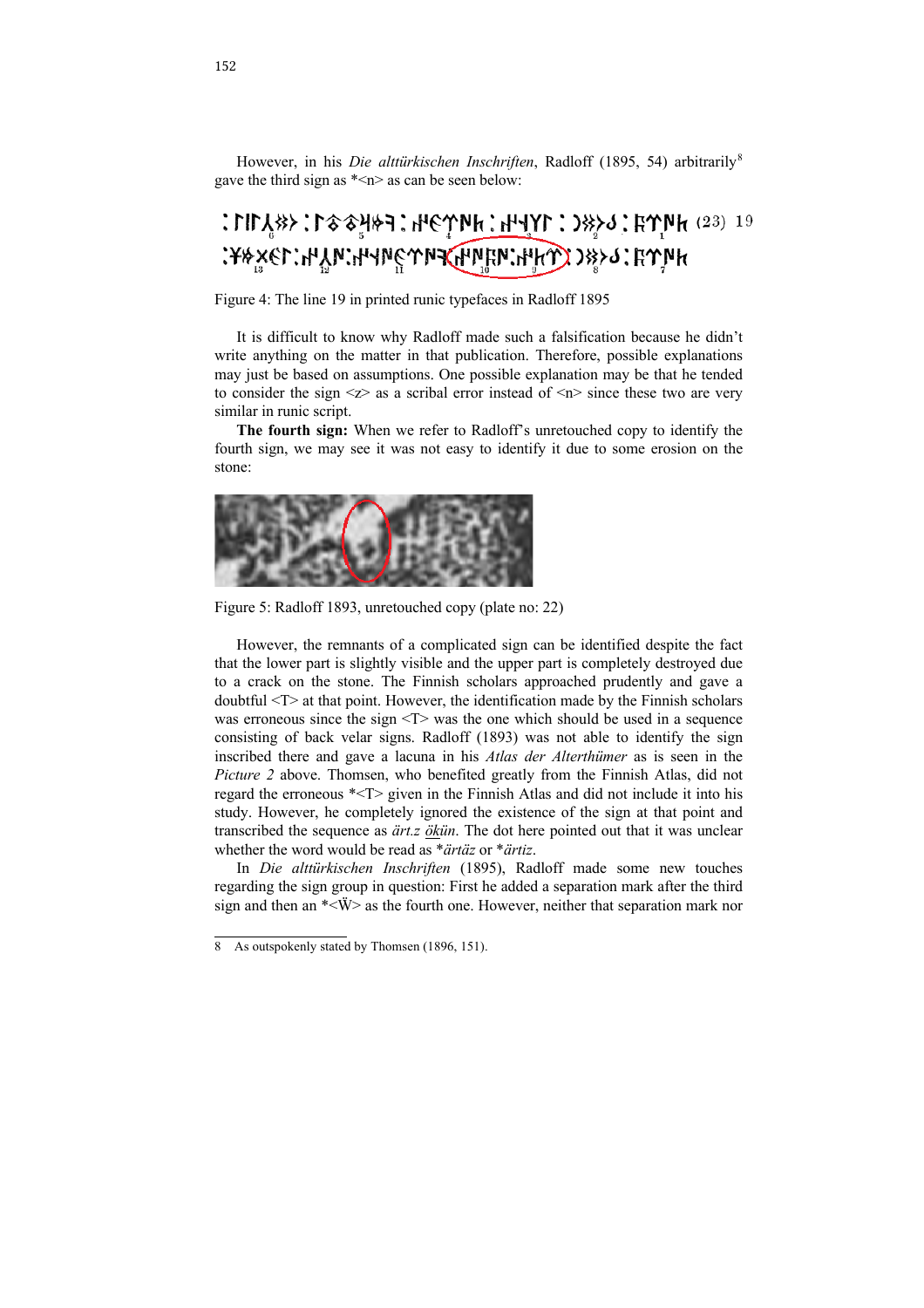that  $*<\!\vec{W}$  can be confirmed by the unretouched copy since there was nothing similar to a colon (which was used as a separation mark in runic alphabet) or the straight vertical line of the sign  $\langle \ddot{W} \rangle$  (see *Figure 4* above). At this point, as it is before, it is difficult to know why Radloff made those retouches since he didn't write anything on the matter in his study. But it is possible to make the following assumption about it: As is known, Radloff, who had been defeated by Thomsen in the battle of deciphering the runic alphabet, was in hurry to be the first to publish the Orkhon inscriptions. For that reason, he couldn't pass without making a good or bad proposal on such kind of challenging parts. In my humble opinion, he thought that the last part of the sequence, ending with  $\langle \ddot{w} \cdot \ddot{w} \cdot \ddot{w} \rangle$ , would give the verb Old Turkic *ökün-* 'to repent, to regret' (Clauson, 1972, 111). Hence the last three signs should be preceded by an <Ẅ> and the supposed words \**ärtin* and \**ökün* should have been separated by a mark. Nevertheless, those markings did not reflect the truth.

At this point it should be noted that the Finnish scholars, who didn't know how to read the runic script and consequently didn't have any vision motivated by their reading expectation, recorded the sequence as  $\leq$ rtzT $\ddot{w}$ k $\ddot{W}$ n $>$ , without any separation mark and an  $\overline{*}$  <  $\ddot{W}$  in the middle.

Radloff's above-mentioned falsifications caused this trouble in the literature: After Radloff 1895, even Thomsen, Orkun and Berta, who correctly identified the third sign as  $\langle z \rangle$ , took the sequence with a phantom separation mark and an  $\langle \bar{w} \rangle$ in the middle. In other words, after Radloff 1895, everyone was convinced that there existed an  $\langle \ddot{W} \rangle$  and a separation mark before the sign  $\langle \ddot{w} \times \ddot{w} \rangle$  and the second word could be read as \**ökün-*. Because, they did not question the accuracy of Radloff's retouches, which led them to repeat the errors made by Radloff.

Now, we can go back to the question of what the fourth sign actually is. To tell the truth, it is hard to judge what sign was inscribed as the fourth one by checking the remnants in the unretouched copy of the inscription given by Radloff (see *Figure 4* above). Therefore, at this point, it would be better to refer to an actual photograph of the inscription taken by Mehmet Ölmez<sup>9</sup> in 2011:



Figure 6: The exact place of the sign group in question on the stele

The exact place of the problematic sequence in the 19th line is shown in red rectangle and one may see the selected sequence in an enlarged scale below:

<sup>9</sup> I would like to express my deepest thanks to my preceptor Professor Dr. Mehmet Ölmez, who generously shared the photograph with me and kindly allowed me to use it.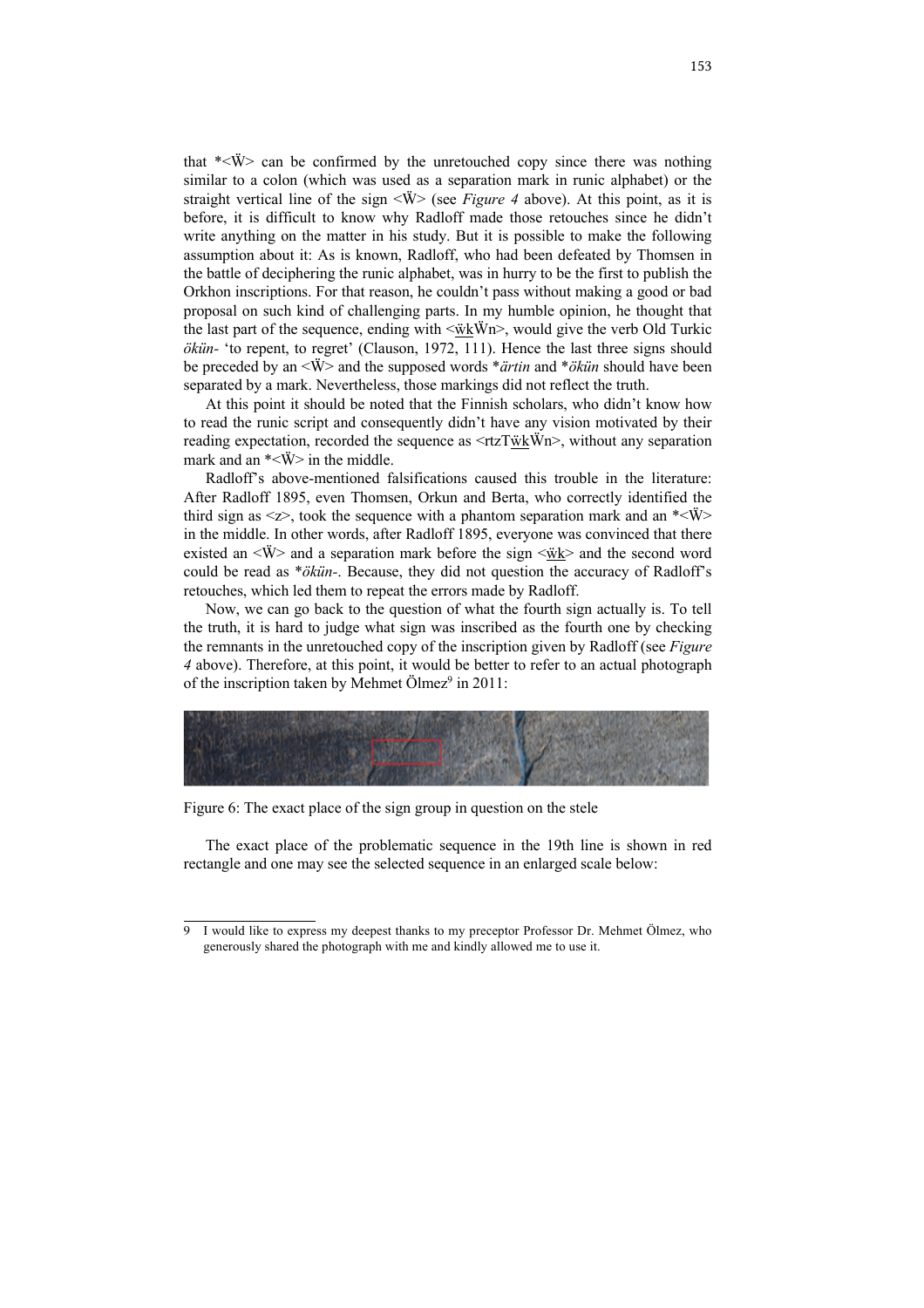

Figure 7: The state of preservation of the fourth sign today.

In this partial appearance of the actual photograph of the inscription, it can be seen clearly that the first three signs of the the sequence in question are well preserved, even in our day, as <rtz>. As for the fourth sign, it stands there as a complete surprise. The lower half and the crossing central part of the sign  $\leq n$  are still visible on the stone:



Figure 8: The fourth sign in enlarged scale

However, since only the upper half is defected it should be reconstructed as [ń].

**The last three signs:** The last three signs are uncontroversial among the scholars except for Radloff 1893, regarding the sixth one. The Finnish Atlas, Radloff 1895 and Thomsen identified an  $\langle \frac{w}{k} \rangle$  as the fifth sign, which can be confirmed by the unretouched copy (see *picture 4* above) and the findings in Finnish Atlas. However, the fifth sign is completely destroyed in our time as is seen here:



Figure 9: The state of preservation of the fifth sign today

Therefore, it should be reconstructed as  $[\n\mathbf{w}\n$ k by means of the data in Finnish Atlas and Radloff's unretouched copy. As for the sixth sign, Radloff identified an \* $\le$ I> in 1893 and then, in 1895, he gave an  $\le$ W> as done by the Finnish scholars and Thomsen. At this point, it should be noted that the sign  $\langle \ddot{W} \rangle$  may be clearly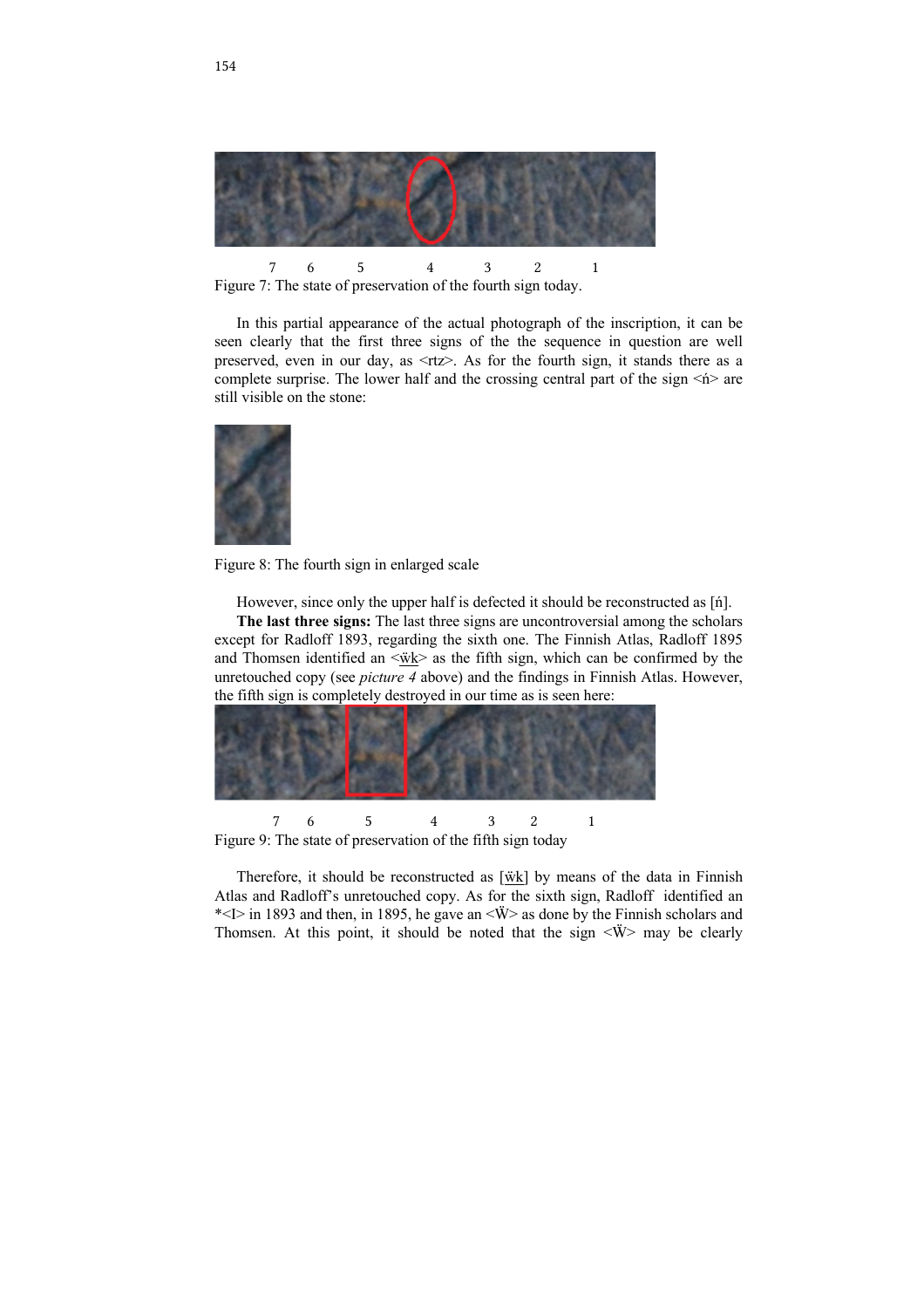identified as the sixth one even in our day, as can be seen on the photograph above. Finally, as for the seventh and the last sign, in Radloff's unretouched copy (see *Figure* 4 above) an  $\leq n$ , of which the left lower part was a little defective, is visible. Its state of preservation became worse in course of time (see *Figure 7* above). However, depending on the data at hand, it may also be reconstructed as [n].

### A new reading proposal on the problematic sequence

In the section above, the previous decipherments of the sequence in question were evaluated and the problematic identifications were eliminated by a thorough analysis of the data in the Finnish Atlas (1892), Radloff's (1893) unretouched copy and the actual photograph of the inscription taken by Ölmez in 2011. As a result, it was shown that the sign group in question was inscribed as  $\leq$ rtz[ń][wk] $\ddot{W}$ [n]>. My opinion is that this sign group consisted of two components as follows:



In my opinion, the first sign here gives a very familiar word: *är* 'man'. This very short word, which was represented with only one sign in the runic script, was generally inscribed adjacently to the previous sign group when it was used in the nominative case: <brčkr> *bärčik är* 'the Persians' (KT N 12), <ytIyzr> *yetti y[ü]z är* 'seven hundred men' (KT E 13), <Lpr> *alp är* 'brave men' (KT E 40), <lgčAr> *älligčä är* 'about fifty men' (T 42), <ẄŋrkIr> *öŋräki är* 'the men being in front' (T 25). But, in our case, the sign **<**r> was exceptionally inscribed adjacently to the subsequent sign group. There is one more exceptional instance in Orkhon Turkic in which the sign  $\langle r \rangle$  was inscribed adjacently to the previous sign group, as in our case: <rTbWltI> *är at bultı* (KT E 31). However, the previous researchers took the sign <r> in the sequence <rtz[ń][<u>wk</u>]W[n]> together with the following two signs as a lexical unit as \*<rtz> (or even more erroneously as \*<rtn>!) and tried to read and interpret it accordingly.

The remaining sign group,  $\langle t z[\hat{n}] [\hat{w}k] \hat{W}[n] \rangle$ , may be proposed to be read as  $t\ddot{a}z\dot{i}/\dot{n}\ddot{k}/\dot{u}/n$  as it is. In my opinion, the structure here includes the Old Turkic verb *täz*- 'to run away, to fly' (Clauson 1972: 572a), which was used as a hendiadys<sup>10</sup> with the synonymous verb *kürä-* 'to run away, to desert' (Clauson, 1972, 737) in the 19th line of the inscription:

<sup>10</sup> See also the hendiadys *täzdi kürädi* 'fled and ran away' in Man.-uig. Frag. 400, 3 (Clauson, 1972, 737).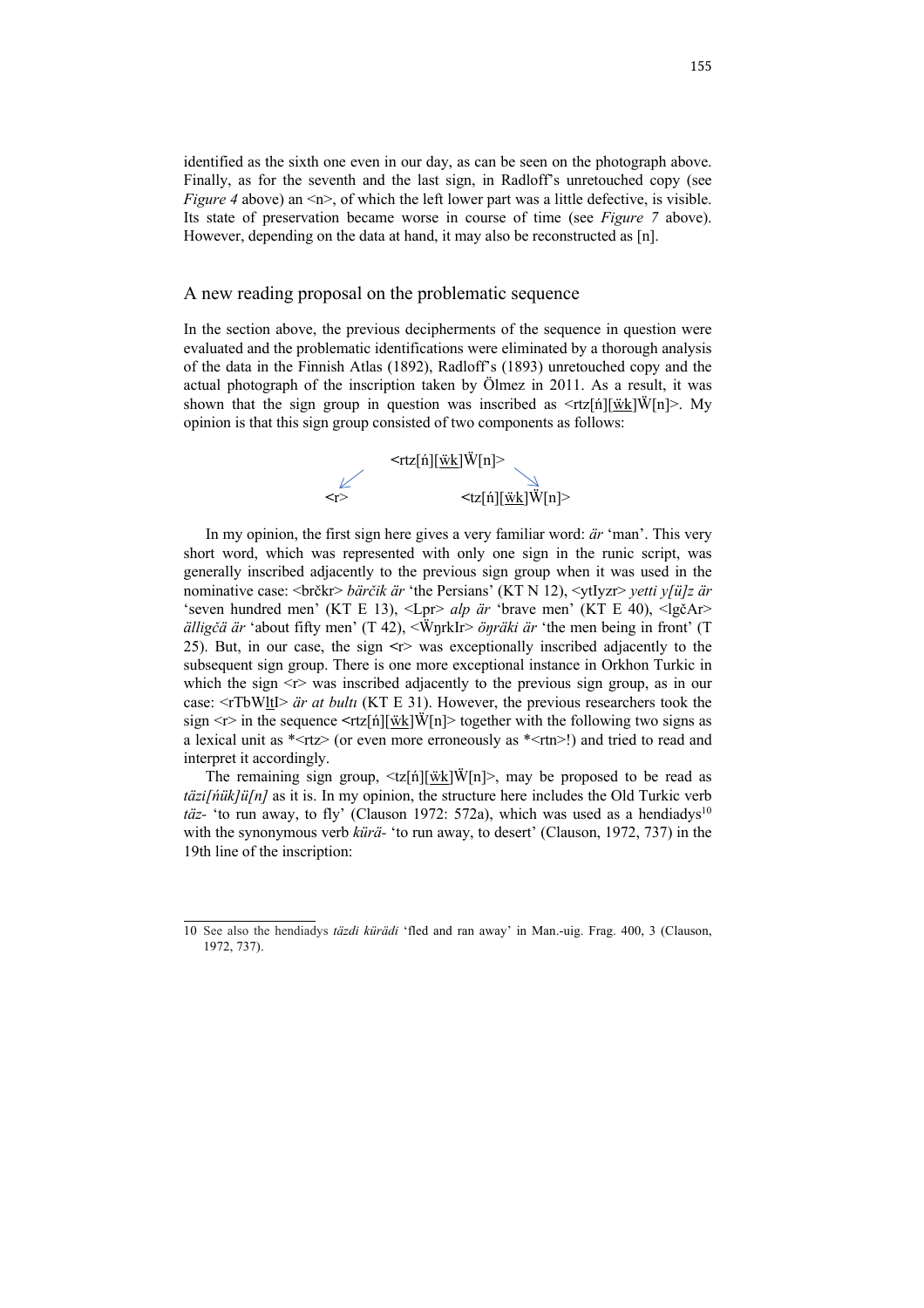*türük bodun är täz-i[ńük]ü[n] kürä-güŋin üčün igidmiš qaγanïŋa ärmiš barmïš ädgü eliŋä kentü yaŋïltïγ yablaq kigürtüg* "(Oh) Turkic people(s) (and) men! Because you are runaway(s) (and) deserter(s), you yourself misbehaved against your Qaγan who nourished you and against your free and independent good realm, you brought evil!"

The phrase *Türük bodun är* "(Oh) Turkish people (and) men!" in my proposal may seem ungrammatical at first sight. However, when it is compared with the expression *Türk bäglär bodun* "Turkic begs and people" (KT E 10), it turns out that it is correct.

As for the fact that some Turkic peoples ran away altogether or in groups of several men, it is a phenomenon outspokenly uttered in the Orkhon inscriptions. Here one may find numerous mentions about it in addition to the sentence cited above: *uluγ erkin azqïńa ärin täzip bardï* "Ulug Erkin run away with a few men" (KT E 34); *otuz artuqï tört yašïma oγuz täzip tavγačqa kirti* "When I was thirty four years old the Oγuz fled and entered China" (BQ E 38); *qorïγu ekki üč kišiligü täzip bardï* "The guard fled together with two or three people" (BQ E 41); *käligmä bäglärin bodunïn etip yïγïp azča bodun täzmiš ärti* "A few people ran away, organizing and assembling their begs and people when they came" (T 43).

To analyse the structure of the word *täzi[ńük]ü[n]*, it would be better to begin with *täz-i*[*ńük*]. I propose the word *täz-i*[*ńük*] to be interpreted as 'a deserter'<sup>11</sup> and the structure of the word to be analysed as *täz*- (verb) \**-(I)n-* (reflexive voice) \**-yük* (deverbal noun/adjective). Consequently, it should be noted that the -*ń*- in this word was not an original one but a compound sound with the crasis of *-n-y-* into -*ń-*.

The reflexive form *täzin-*, which was not attested in Orkhon or Old Uighur Turkic, was recorded in the last period of the Eastern branch of Old Turkic. Kašγarî gave it with the nuance of 'to pretend to run away' (Clauson, 1972, 576). At this point, it should be noted that there are relatively many examples in Kašγarî's dictionary that the reflexive voice suffix *-(I)n-* acquired the meaning 'to pretend to do something' in the last period of Old Turkic: *ačïn-* 'to pretend to open' (Clauson, 1972, 29b), *bïčïn-* 'to cut by oneself; to pretend to cut' (Clauson, 1972, 296a), *ägrin*- 'to spin for oneself; to pretend to spin', etc. However, the basic and the older meaning of the verb *täzin-* should have been 'to run away by oneself (on one's own)'.

The deverbal noun suffix *-yUk*, actually a conjugational suffix (Clauson, 1972, xliv), was used as past or past perfect tense marker or formed some intransitive nouns or adjectives (Gabain, <sup>3</sup>2000, para. 152, 218; Erdal, 2004, 300) in Old Turkic. Since the suffix *-yUk* forms nouns or adjectives in Old Turkic, the proposed lexeme

<sup>11</sup> To analyse in detail, it is a person who ran away in the past at least once (or may be more than once), thus known as 'a runaway'.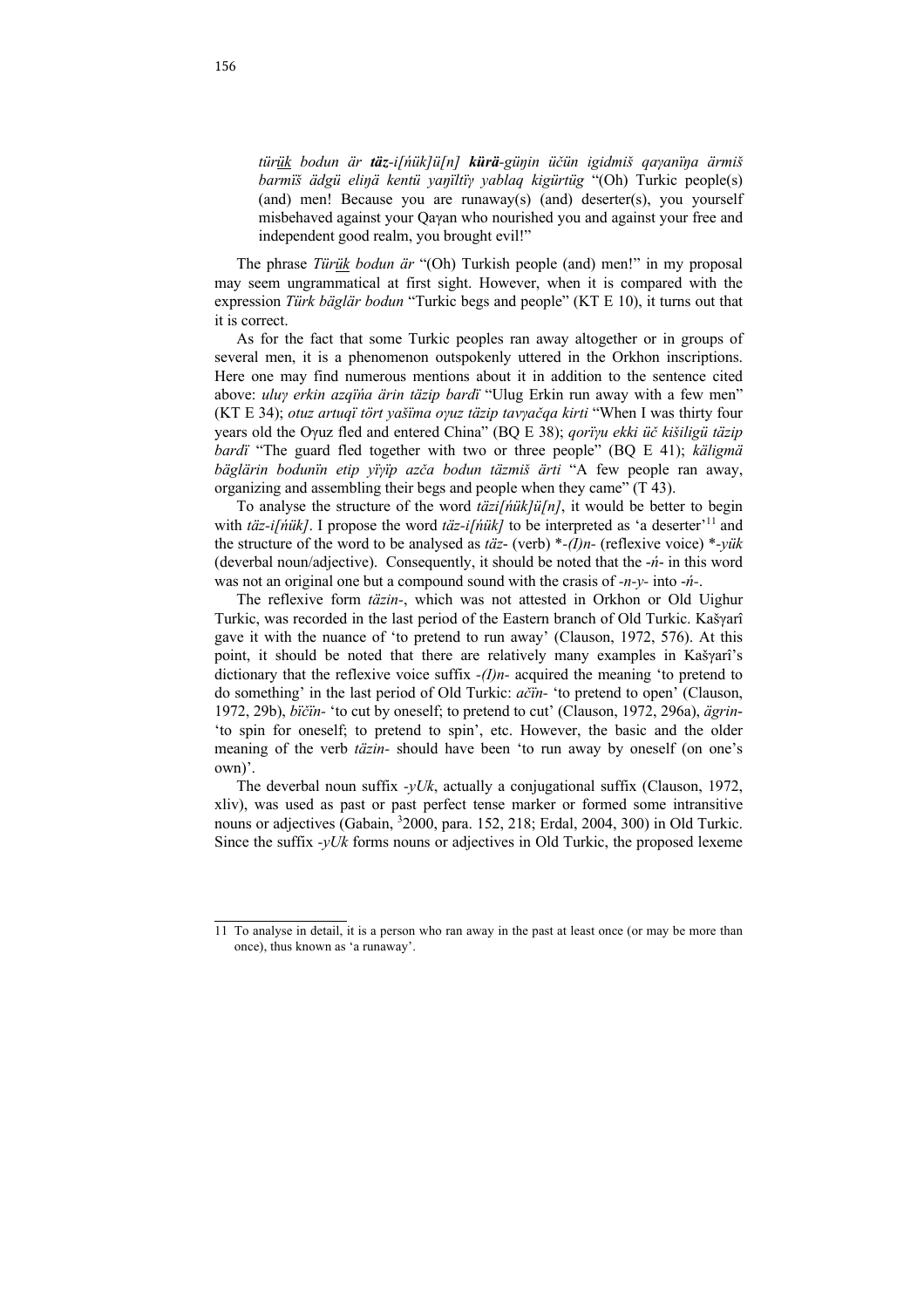*täz-i[ńük]* can be interpreted as 'a deserter' 12. At this point, some colleagues may reject that the form  $-yUk$  was in use only in Uygur as stated by Gabain  $(^{3}2000)$  and Erdal (2004). However, it should be noted that the participle *-glI* which was very typical in Old Uygur was also attested in Orkhon Turkic only in the instance *är-kli* < \**är-gli* (Erdal, 1994, 78). Therefore, if the proposed form *täzi[ńük]* is confirmed, it may be recorded as its first instance of  $\sqrt[k]{v}$  in the language of Turkic runic inscriptions.

As stated above, the word *täzi[ńük]ü[n]* was used as a hendiadys with the following word *kürägüŋin* in the postpositional phrase *täz-i[ńük]ü[n] kürä-gü+ŋ+in*   $\ddot{u}\ddot{c}\ddot{u}$  "Because you are deserter(s) and runaway(s) ..."<sup>13</sup> The grammatical structure of the second word *kürägüŋin* may easily be analysed as < *kürä-* (verb), *-gü*  (deverbal noun)<sup>14</sup>, *+η* (second person possessive), *+in* (the accusative case coming after possessives)*.* However, it is difficult to say the same for \**täz-i[ńük]+ü[n]* structure. At this point, two possible approaches can be put forward on the matter. The reasons for the first one are as follows: (1) The suffix *+n* at the end of the structure may be the accusative case that comes after possessives because the postpositon *üčün* 'for; because' requires the accusative case in Old Turkic. (2) The postposition *üčün*, governing the accusative forms of pronouns, also governs the accusative of nominals with second or third person possessive suffix (Erdal, 2004, 397) as in our *kürä-güŋin üčün* instance. (3) The penultimate sign <Ü> cannot represent the third person possessive since its vowel was always unrounded in Old

<sup>12</sup> For further examples that the suffix *-yUk* is not only an inflectional suffix, but may derive nouns/adjectives as well, see Gabain, 32000, para. 152 and 218; Erdal, 2004, 300. Also see Old Turkic *bulγanyuq* 'mixed, turbid, confused' (in *bulγańuq* Clauson, 1972, 338).

<sup>13</sup> At this point, some colleagues may again reject that *tez-in-yük-ü[ŋ]-in kürä-gü-ŋ-in üčün* will not mean "Because *you are* runaways and deserters..." since there is *no copula* in the clause. However, it should be noted that there are two different ways in the literature to translate the structure *noun stem+(X)η+In üčün*. Tekin translated that structure as "because of + your + noun/adjective phrase" as in the instance *yavlaq+ïŋ+ïn üčün* "because of your mischievousness" (1968, 267) while Erdal (2004, 484) translated the same as "because you are bad (= because + you are + noun/adjective)" despite *there is no copula* in the structure. Here, I follow Erdal's opinion and this is why I translate *täzińükü[ŋ]in kürägüŋin üčün* as "Because you are runaway(s) (and) deserter(s)".

<sup>14</sup> The morpheme *-gU* was used in different functions in Old Turkic: 1. Necessity and obligation; 2. Deverbal noun (Gabain 32000; Erdal 2004); 3. Projection participle which is used for presenting projections of expectation, evaluations and intentions of persons (Erdal, 2004, 301- 302). Furthermore, in some instances such as *küdä-gü* 'bride-groom' (Clauson, 1972, 703a), *ärmä-gü* 'lazy' (Clauson, 1972, 232a), *säŋrä-gü* 'a boy whose nose is constantly running' (Clauson, 1972, 841b), *qorï-γu* 'the guard (BQ E 41)' (Ölmez, 2012, 316) etc. it reflects personal characteristics. This is why the author translates the lexeme *kürägü* as 'a runaway' here while Tekin (1968, 355) and Erdal (2004, 303) translated it as 'unruliness; obstinacy', as an abstract noun. At this point Erdal stated that it was the only instance of *-gU* form with the abstract meaning in KT and BQ inscriptions. Nevertheless, it should be noted that the 'unruliness' and 'obstinacy' meanings of the lexeme *kürägü* are also imprecise and highly interpretative since the verb *kürä-* simply means 'to run away'.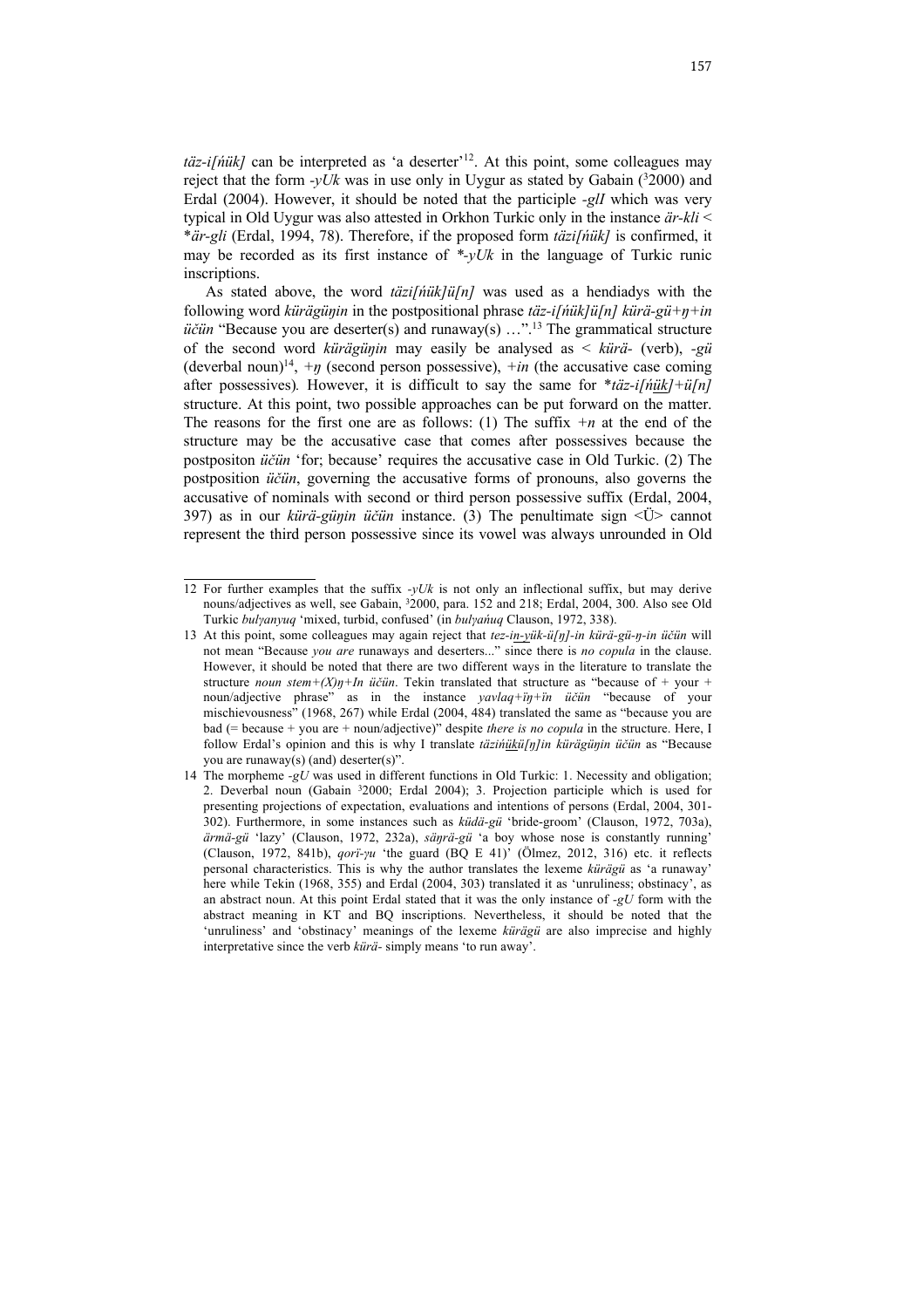Turkic. (4) Furthermore, since *yaŋïltï-γ* and *kigürtü-g* predicates of the sequential sentence *türük bodun är täz[ńük]ü[n] (?) kürägüŋin üčün igidmiš qaγanïŋa ärmiš barmïš ädgü eliŋä kentü yaŋïltï-γ yablaq kigürtü-g* sentence have the second person suffixes, the causal *täz[ńük]ü[n] (?) kürägüŋin üčün* construction of the sentence should also carry the second person possessive suffix. <sup>15</sup> Therefore, at first sight it seems as if there is something lacking in *täz-i[ńük]+ü[n]* structure and what is lacking here might be the second person possessive suffix. Thus, one possible solution could be to complete this structure with the second person possessive as  $\frac{t}{a}z[i/\frac{h}{u}k] + i\frac{f}{n}j/\sqrt{h}$  so that it can reflect the same grammatical structure with *kürägü+ŋ+in*.

As for the reason of the lack of the second person possessive in the original  $\leq$ tz[n][wk] $\ddot{W}$ [n]> sign group, it might have occurred due to a scribal error. There were not many scribal errors in the Orkhon inscriptions, however, one may find some. According to Hovdhaugen (1974, 59) some scribal errors in the Orkhon inscriptions are as follows:

| erroneous forms                | lines            | correct forms               | lines            |
|--------------------------------|------------------|-----------------------------|------------------|
| $<$ TBG>                       | KT E 6           | $<$ TBG $\check{c}$ >       | BQ E 6           |
| >bIIA                          | KTE <sub>3</sub> | $I$                         | BQ E 4           |
| <ywnšwrtin></ywnšwrtin>        | BQE7             | <ywnšwrtwkin></ywnšwrtwkin> | KTE <sub>6</sub> |
| $\langle \text{WLRmD} \rangle$ | <b>KT E 27</b>   | $\langle$ WLRmDm>           | <b>BQ E 22</b>   |

Table 2: Some scribal errors in BQ and KT

As is known, a large part of the BQ and the KT were identical except for a few divergences. The mentioned passage in BQ E 19 was identical to the one in KT E 22-23. Nevertheless, since that part of the KT was not preserved even when the inscription was discovered, and we do not have the opportunity to compare, it will never be possible to know if there was a scribal error in BQ E 19 or not.

As for the second approach on the *+ü[n]* particle of *täz-i[ńük]+ü[n]* structure, it is theoretically possible to take it as the instrumental case suffix since the vowel of the instrumental case is subject to the vowel harmony. A possible transcription and translation with instrumental case might be as follows: *türük bodun är täzi[ń][ük]ü[n] kürägüŋin üčün igidmiš qaγanïŋa ärmiš barmïš ädgü eliŋä kentü yaŋïltïγ yablaq kigürtüg*, which means "Oh Turkish people and men! Because of your act of running away with deserter(s), you yourself misbehaved against your Qaγan who nourished you and, against your free and independent good realm, you

<sup>15</sup> This harmony, of course, is valid if the subject of the basic sentence and the subordinative sentence with *üčün* are the same as in our instance. For further examples of this harmony, see KT S 8-9/BQ N 6; KT E 6/BQ E 6-7 etc.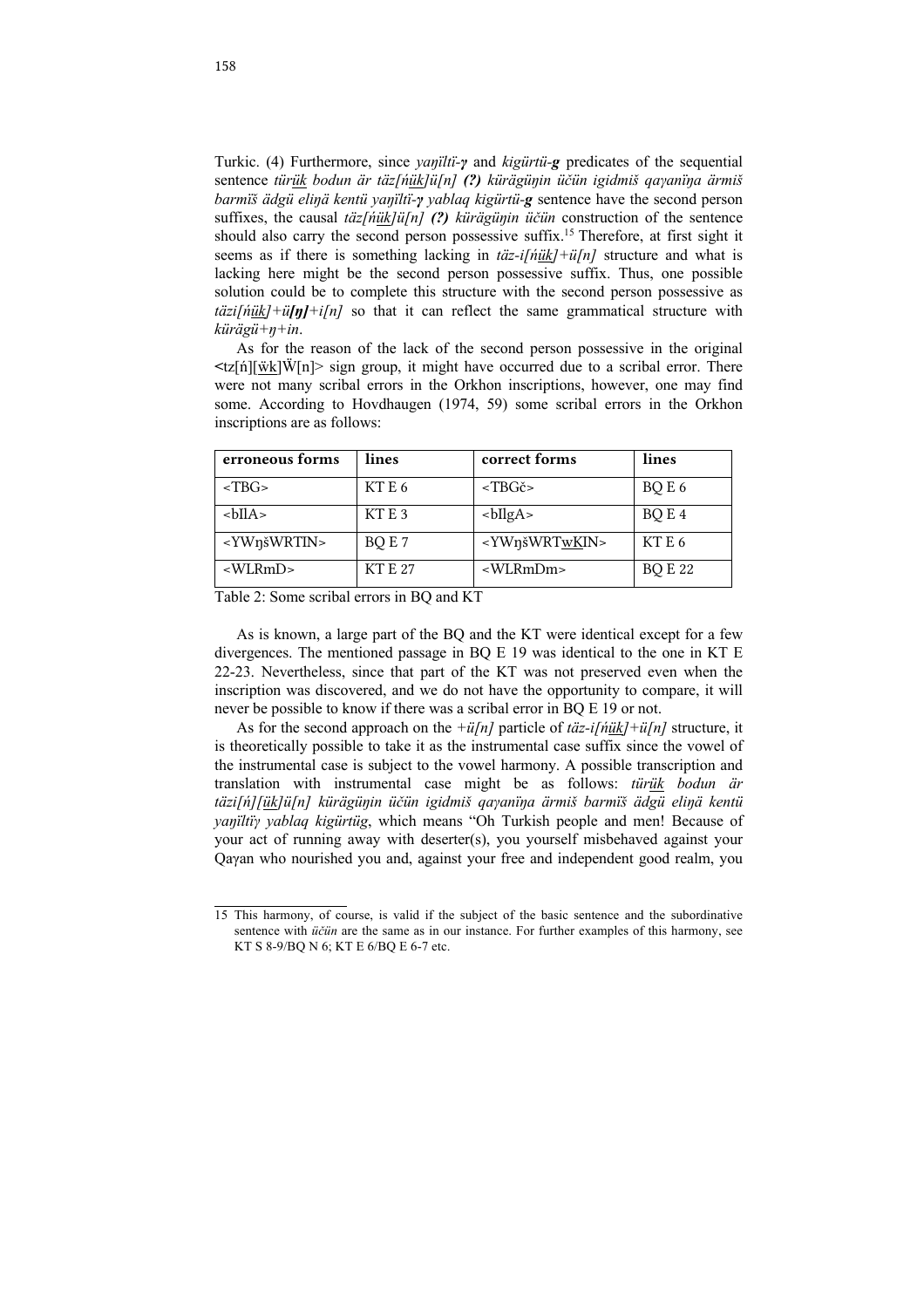brought evil!" as a whole. In this case, the proposed lexeme *täzi[ń][ük]* can still be interpreted as 'a deserter' as stated above while the suffix *-gU* in *kürä-gü-ŋ+in*  structure can simply be taken as an action noun. If it would be so, there would be no need to assume a scribal mistake for a missing unwritten possessive suffix*.*

The solution above may seem more practical at first sight. However, the identical part of BQ E 19 which can be seen in KT E 22-23 prevents such an interpretation due to the fact that there was another *üčün*<sup>16</sup> between the missing passage at the end of KT E 22 and the visible phrase *kürägüŋin üčün* at the beginning of KT E 23. The fact that there was another *üčün* at the beginning of KT E 23 was stated by Clauson (1972, 111) before, and it can be proved by photograph no: 46 given by Alyılmaz  $(2005, 42)^{17}$ :



Figure 10: The sign group at the beginning of KT E 23

Therefore, it should be noted that the parallel passage in KT E was inscribed as follows: **(22)** … *türük bodun eliŋin töröŋin käm artatï […]* **(23)** *üčün kürägüŋin üčün*… It is exactly this fact which makes an interpretation with instrumental case less acceptable. Because, if the missing passage in KT E 22-23 was taken as *[türük bodun är täzińükün] üčün kürägüŋin üčün*, the phrase *täzińükün üčün* would again be ungrammatical because of the reasons already explained above.

As a result, in my humble opinion, it would be better to transcribe and translate the parallel passages in two inscriptions as follows:

**BQ E** … **(19***) türük bodun eliŋin töröŋin käm artatï udačï ärti türük bodun är täz[ńük]ü[ŋ]i[n] kürägüŋin üčün igidmiš qaγanïŋa ärmiš barmïš ädgü eliŋä kentü yaŋïltïγ yablaq kigürtüg*

**KT E (22)** … *türük bodun eliŋin töröŋin käm artatï [udačï ärti türük bodun är täzńüküŋin]* **(23)** *üčün kürägüŋin üčün igidmiš qaγanïŋa ärmiš barmïš ädgü eliŋä kentü yaŋïltïγ yablaq kigürtüg*

"… (oh) Turkic people, who would be able to disrupt your realm and your customary law? (Oh) Turkic people and men! (BK) Because you are

<sup>16</sup> Many scholars reconstructed it by comparing with the parallel passage in the BQ as follows: **KT E (22)** … *türük bodun eliŋin töröŋin käm artatï [udačï ärti türük bodun \*ärtin]* **(23) \****ökün kürägüŋin üčün*… However, the missing passage in the KT E 22 could not end with the word \**ärtin*, because of the reasons already explained above.

<sup>17</sup> The sign group can partially be seen in the photo as above. The one on the right is coloured by the author.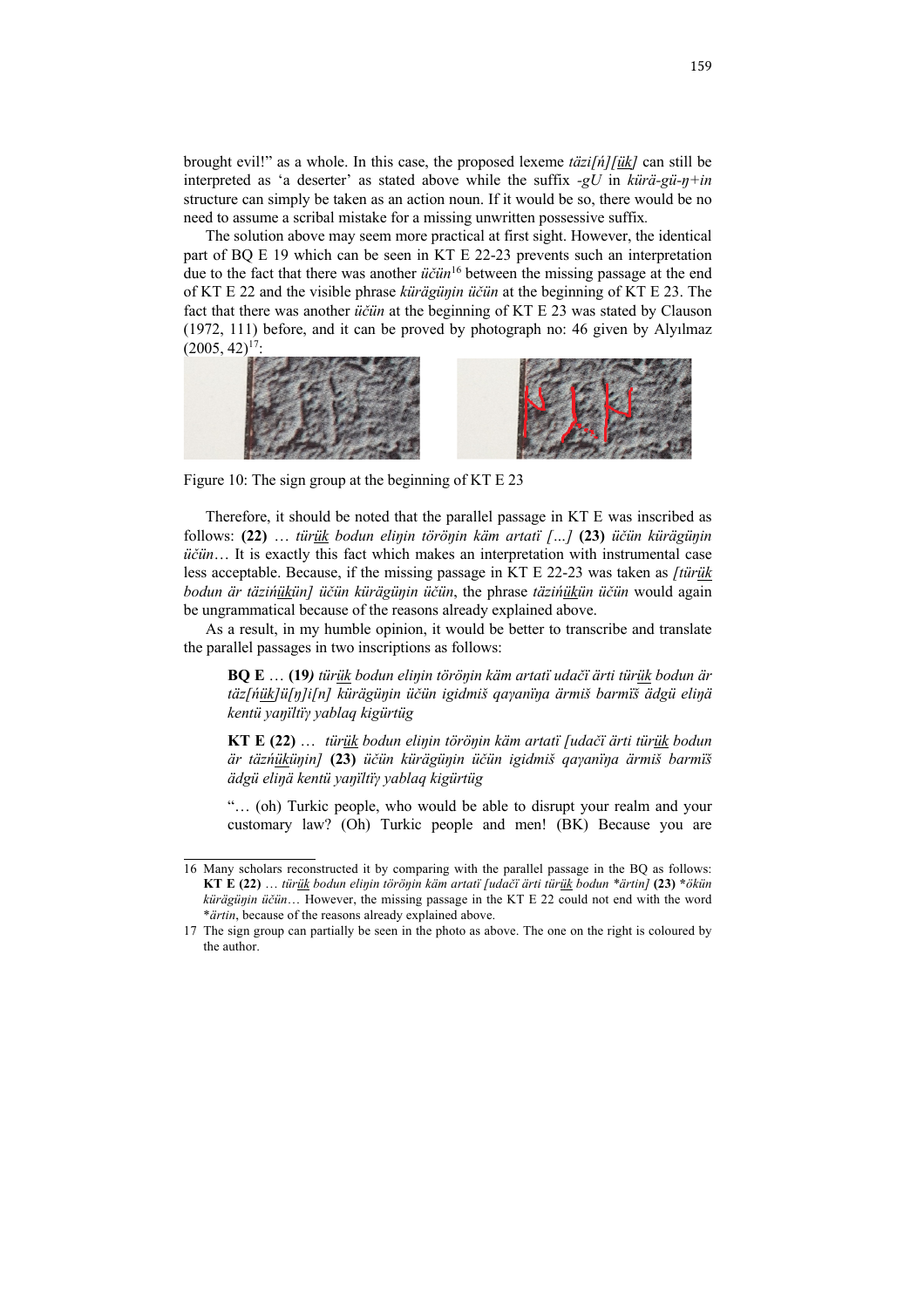deserter(s) (and) runaway(s) / (KT) Because you are deserter(s) (and) because you are runaway(s), you yourself misbehaved against your Qaγan who nourished (you) and against your free and independent good realm, you brought evil!".

### Conclusion

In this study, the problematic sequence in BQ E 19 was analysed from the vantage point of orthography and a solution was proposed for the problematic part. Here, the data in Finnish Atlas, Radloff's unretouched copy and an actual photograph taken by Ölmez was treated in detail and it was shown that the sequence in question contained no separation mark and  $\overline{*}$   $\langle \overline{W} \rangle$  before  $[\underline{w}k]$  in the middle. More crucially, the existence of a defective but still identifiable  $\langle \hat{n} \rangle$  which had been inscribed before that [ẅk] and was not noticed by anyone until today was proved by means of a photograph of the inscription. Then the sequence was taken as  $\langle \text{rtz}[n] | \hat{\text{w}} \rangle$ and re-evaluated as two independent units as  $\langle \cdot \rangle$  and  $\langle \cdot \rangle$  and  $\langle \cdot \rangle$   $\langle \cdot \rangle$ Accordingly, the former was read as *är* 'men' and the latter was read as *täzi[ńük]ü[n]*.

The proposed noun stem *täzi[ńük]* 'deserter' was analysed as < *täz*- (verb 'to desert'), \**-(I)n-* (reflexive voice), \**-yük* (deverbal noun). Then the word *täzi[ńük]ü[n]* was compared to *kürä-gü+ŋ+in* < *kürä-* (verb 'to run away'), *-gü*  (deverbal noun), *+ŋ* (second person possessive), *+in* (accusative case coming after possessive) and *täzi[ńük]ü[n]* was proposed to be completed with the second person possessive as *täzi[ńük]-ü[ŋ]+i[n]*. Finally, the whole sentence was transcribed and translated as *türük bodun är täzi[ńük]ü[ŋ]i[n] kürägüŋin üčün igidmiš qaγanïŋa ärmiš barmïš ädgü eliŋä kentü yaŋïltïγ yablaq kigürtüg* "(Oh) Turkic people and men! Because you are deserter(s) (and) runaway(s), you yourself misbehaved against your Qaγan who nourished you and against your free and independent good realm, you brought evil!". This new reading proposal provides a new alternative to the former readings which were not in accordance with the real orthography of the mentioned sign group.

### References

Alyılmaz, Cengiz (2005): *Orhun Yazıtlarının Bugünkü Durumu*. Ankara, Kurmay.

Aydın, Erhan (2014): *Orhon Yazıtları (Köl Tegin, Bilge Ka*ğ*an, Tonyukuk, Ongi, Küli Çor)*. Konya, Kömen, 2nd ed.

Berta, Árpád (2004): *Szavaimat jól halljátok… A türk és ujgur rovásírásos emlékek kritikai kiadása* [Closely listen to my words … A critical editon of records in Turkic and Uyghur runic scripts]. Szeged, Jatepress.